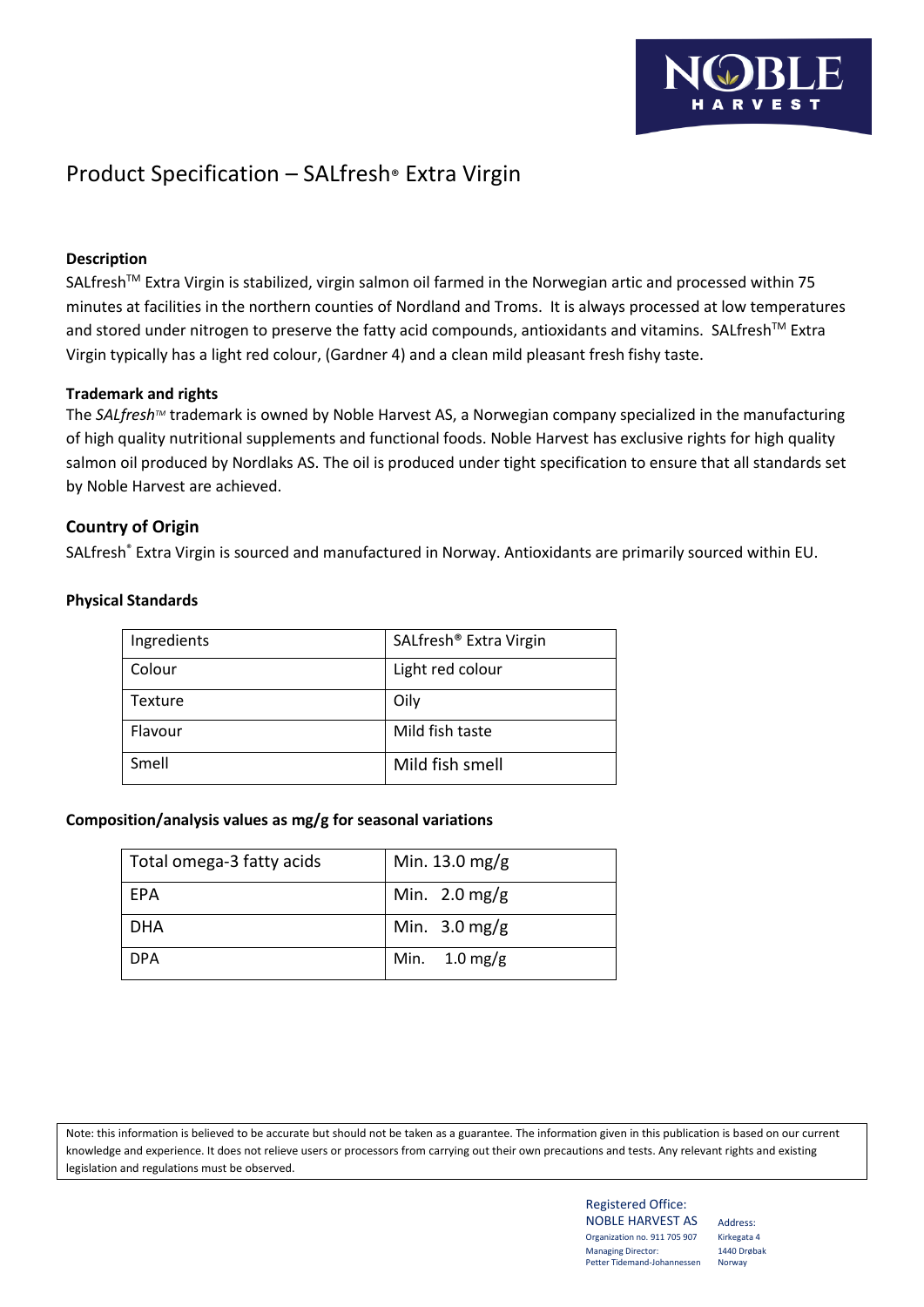# **Maximum levels of environmental pollutants**

| Dioxins                         | Max. 1,75 pg TEQ (WHO)/g |
|---------------------------------|--------------------------|
| Sum Dioxins + dioxin like PCB's | Max. 3,00 pg TEQ (WHO)/g |
| Arsenic (inorganic As)          | $<$ 0,1 mg/kg            |
| Cadmium (Cd)                    | $<$ 0,1 mg/kg            |
| Mercury (Hg)                    | $<$ 0,1 mg/kg            |
| Lead (Pb)                       | $<$ 0,1 mg/kg            |

## **Antioxidants**

The oil is stabilized with an antioxidant system.

#### **Environmental Toxins**

Meets current regulatory requirements.

#### **GMO**

Does not contain any GMOs according to EU Regulations 1829/2003 and 1830/2003.

#### **Irradiation**

Has not been irradiated during any steps of the production process, ref. EU Regulation 2/1999.

## **BSE/TSE**

It is free from other animal bi-product derivatives and Foot and Mouth Disease.

## **Quality Assurance**

The oil is produced by Nordlaks AS, Norway, within 75 minutes of the salmon being removed from the ocean. As per EU Regulation, the salmon slurry is flash pasteurised to maintain microbial stability. Flash pasteurization is quick (less than 2 minutes) and uses low temperatures (less than 90°C). It is then mechanically fractionated using a tricanter into three streams - solids, water and salmon oil. This is a 100% mechanical process, where the two liquids are naturally separated according to their different densities. A final filtration removes any suspended particles and moisture. Finally, a premix of antioxidants is blended into the oil prior to shipment for refining.

## **Quality System**

Noble Harvest AS has established and implemented a quality system for SALfresh® oils produced at Nordlaks facility to guarantee consumer safety and compliance with national and international laws including Food Legislation, HACCP and GMP-b2.

The result is a pure and fresh salmon oil, qualifying for all regulatory requirements. General analytic data can be forwarded upon request.

Note: this information is believed to be accurate but should not be taken as a guarantee. The information given in this publication is based on our current knowledge and experience. It does not relieve users or processors from carrying out their own precautions and tests. Any relevant rights and existing legislation and regulations must be observed.

> Registered Office: NOBLE HARVEST AS Address: Organization no. 911 705 907 Kirkegata 4 Managing Director: 1440 Drøbak<br>Petter Tidemand-Johannessen Norway Petter Tidemand-Johannessen